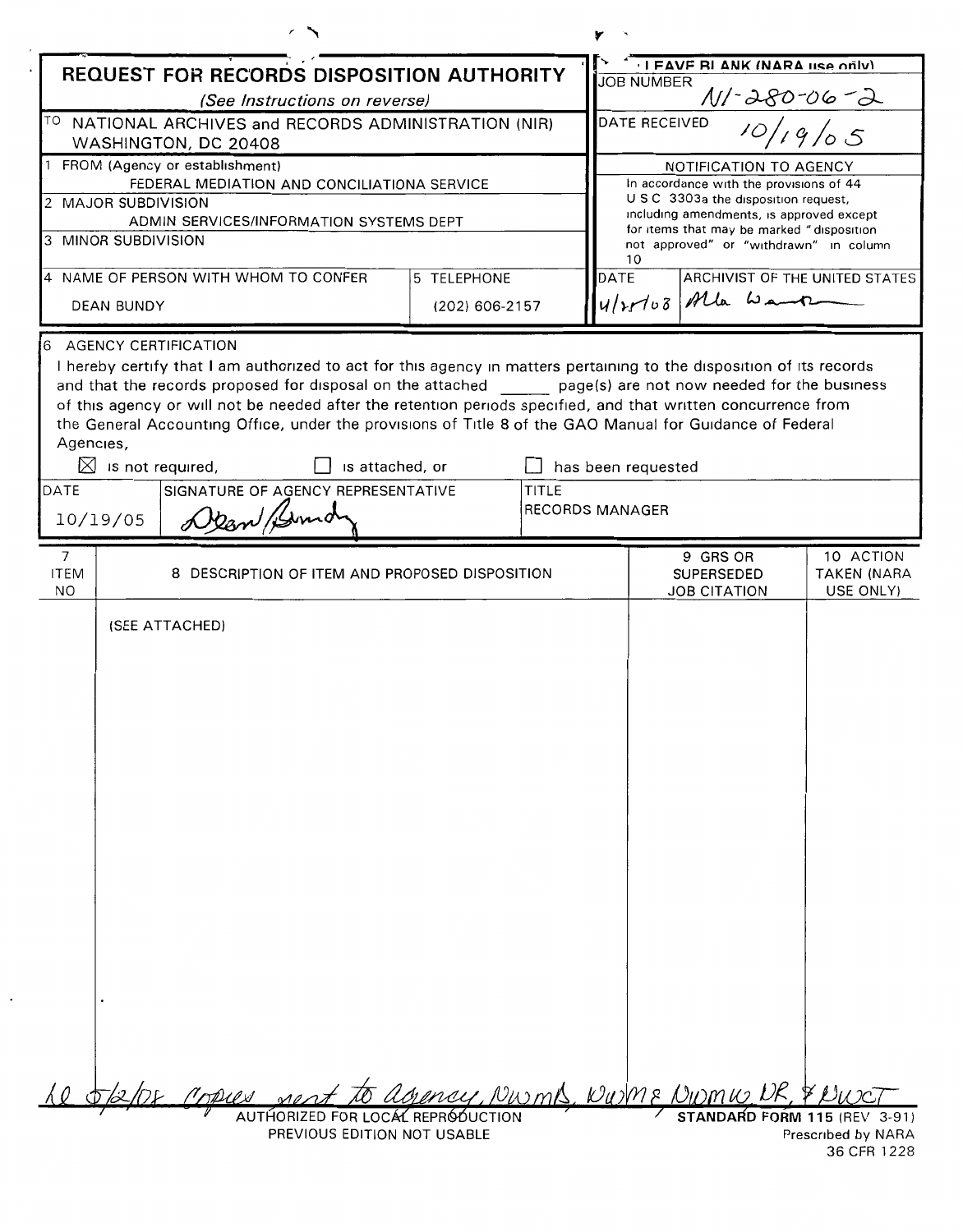# RETENTION SCHEDULE

# OFFICE OF THE GENERAL COUNSEL

*r* 

**These disposition instructions apply to all the described records regardless of physical media, except as noted.** 

**200 Series** 

File Number Title/Description

 $\overline{OGC 201}$   $\left(\overline{l}\right)$ 

# *FMCS Legal Opinion Files*

Controlled files created by the FMCS General Counsel including requests for opinions, supporting documentation, and the legal opinions authored by the General Counsel, arranged annually by subject Annual accumulation is negligible - much less than one cubic foot.

**Permanent.** Cut off at the end of the calendar year. If hardcopy, transfer to offsite (FRC) storage in 5-year blocks, when last cut-off file 1s five years old. Transfer to NARA when 30 years old. If electronic, transfer to NARA in accordance to 36 CFR 1228.270, or m accordance with transfer standard in effect at the time of future transfer.

**OGC 205**  *Office of Counsel General Legal Advice and Correspondence*  General correspondence files of the Counsel and staff members not associated with case files, FOIAs, Congressional Inquiries, or other mission related functions. Includes reading files, ticklers, inquiries, requests for information, routine internal administrative correspondence, and similar matter.

> Temporary. Cut off at the end of each calendar year. Destroy when 2 years old. (GRS 23.1)

 $\overline{OGC\ 210}\ (z)$ 

# *Litigation Case Files*

Pleadmgs, discovery requests, documents collected durmg legal research activities, pro forma information and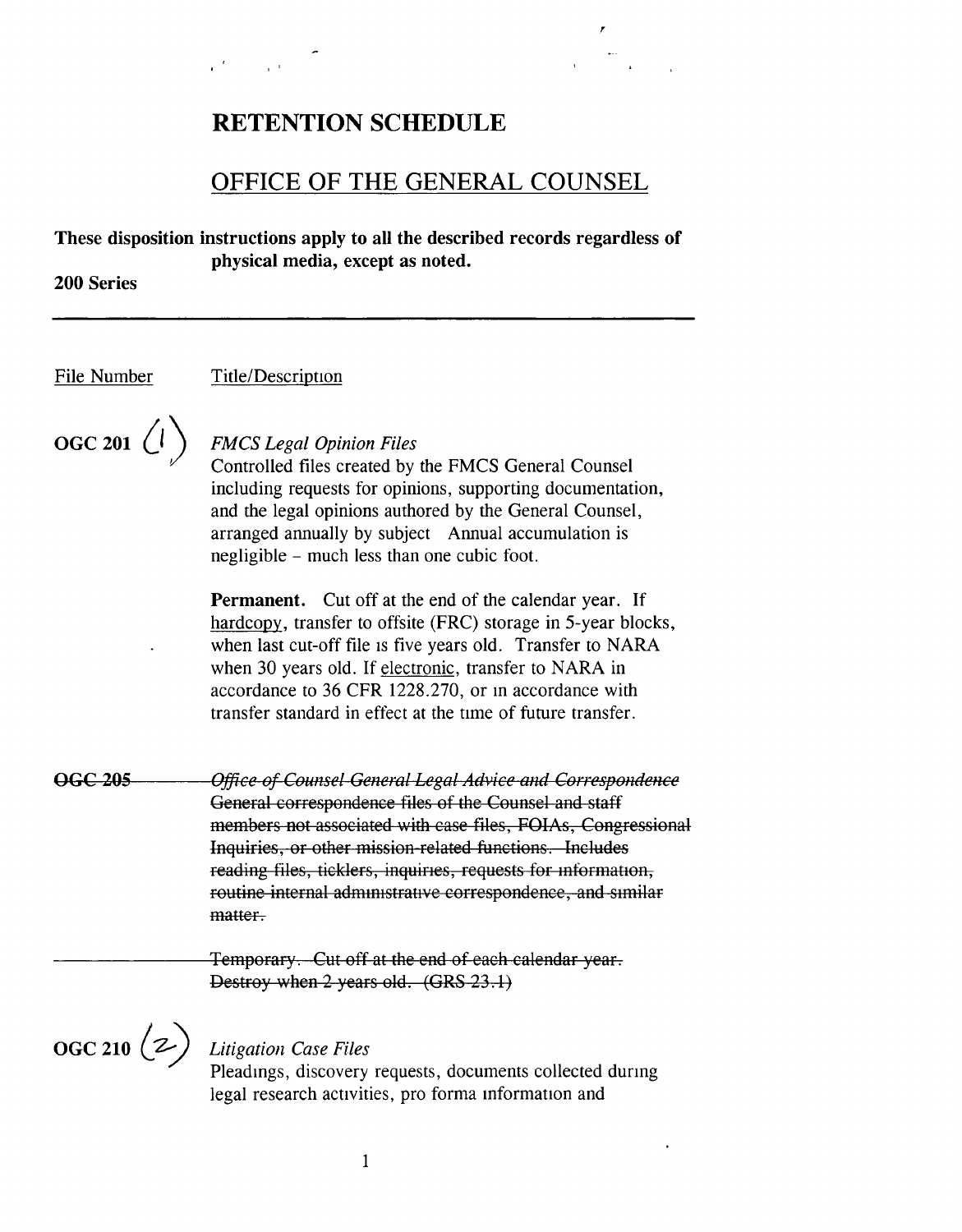documents, and any other documents that may accumulate in association with established litigation cases.

Temporary. Files remain active as long as cases are active. Close files when litigation is completed. Cut-off at end of year and transfer to offsite storage. Destroy 10 years after cut-off.

## **occ 210 1** *FO!A Litigation Case Files*

Files created in response to administrative appeals under the **FOIA** for release for information demed by the agency, consisting of the appellant's letter, a copy of the reply, and related supporting documents, which may include the official file copy of records under appeal or authorized copies thereof.

(a) Correspondence and supporting documents under appeal (EXCLUDING the file copy of the records).

Temporary. Destroy 6 years after final determination by agency, 6 years after the time at which a requestor could file suit, or 3 years after final adjudication by the courts, \Vhichever is later. **(GRS** 14 . 12a)

(b) Official file copy of records under appeal.

Temporary. Dispose of in accordance with approved agency disposition instructions for the related records or with the related FOIA request, whichever is later. (GRS 14.12b)

# **OGC 210-2** {5) *Mediator Subpoena Files*

 $/3<sub>2</sub>$ 

Subpoenas, requests for mediator testimony, and other associated documents. Files generally reference disputes in the healthcare industry

(a) For cases handled on a pro forma basis, generally with a motion to quash, that do not result in an appeal.

Temporary. Review files for disposal at the end of each calendar year. Destroy when 1 year old.

(b) For cases that result in appeals.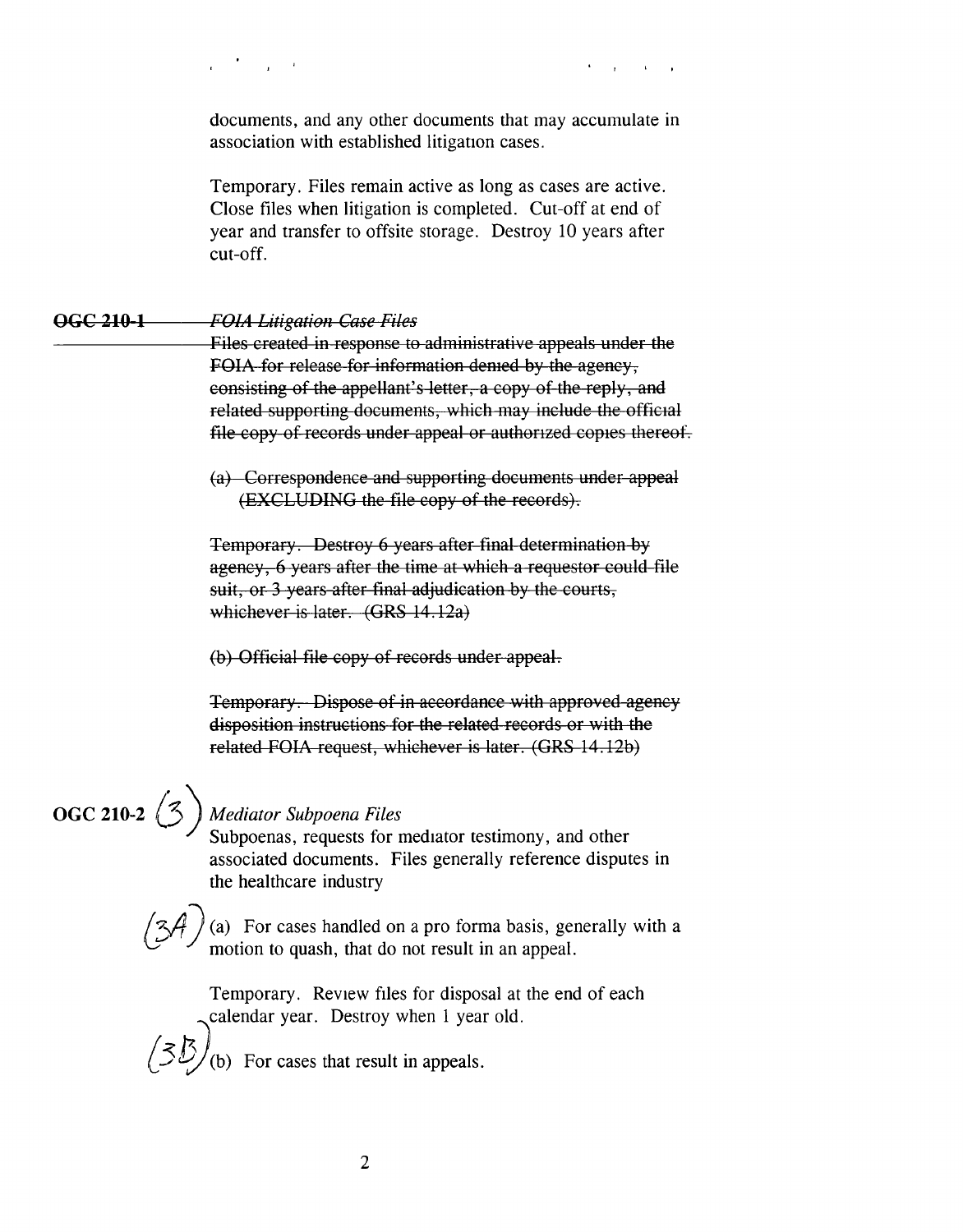|                    | Temporary. Treat as litigation case files. Cut off when the<br>case closes or is settled. Transfer case files to offsite storage<br>in 5-year blocks. Destroy when 10 years old.                                                                                                                         |
|--------------------|----------------------------------------------------------------------------------------------------------------------------------------------------------------------------------------------------------------------------------------------------------------------------------------------------------|
| <b>OGC 211</b>     | <b>Boards of Inquiry Request Files</b><br>Requests to establish Boards of Inquiry and documents<br>associated with the process of establishing and maintaining<br>such Boards, including fact-finder reports. Requests may<br>come from mediators or from representatives of the<br>healthcare industry. |
|                    | Temporary. Cut off at the end of the calendar year in which<br>the Board completes its work, issues its final, approved<br>report. Transfer to offsite storage in 5-year blocks. Destroy<br>when 10 years old.                                                                                           |
| <del>OGC 220</del> | <b>FOIA Case Files</b>                                                                                                                                                                                                                                                                                   |
|                    | FOIA requests, responses, tracking logs, and supporting<br>documents and correspondence accumulated under the<br>provisions of the FOIA and E-FOIA.                                                                                                                                                      |
|                    | (a) FOIA Request Files. Files created in response to<br>requests for information under the FOIA, consisting of the<br>original request, a copy of the reply, and all related<br>supporting files                                                                                                         |
|                    | 1. Granting access to all requested records.<br>Temporary. Destroy 2 years after date of reply.<br>$(GRS-14.11a(1))$                                                                                                                                                                                     |
|                    | (b) Responding to requests for nonexistent records, to<br>requestors who provide inadequate descriptions, and to those<br>who fail to pay agency reproduction fees.                                                                                                                                      |
|                    | 1. Requests not appealed.<br>Temporary. Destroy 2 years after date of reply.<br>(GRS 14.11a (2) (a))                                                                                                                                                                                                     |
|                    | 2. Requests appealed.<br>Temporary. Apply item 210 1a in this schedule.                                                                                                                                                                                                                                  |
|                    | (c) Denying access to all or part of the records requested.                                                                                                                                                                                                                                              |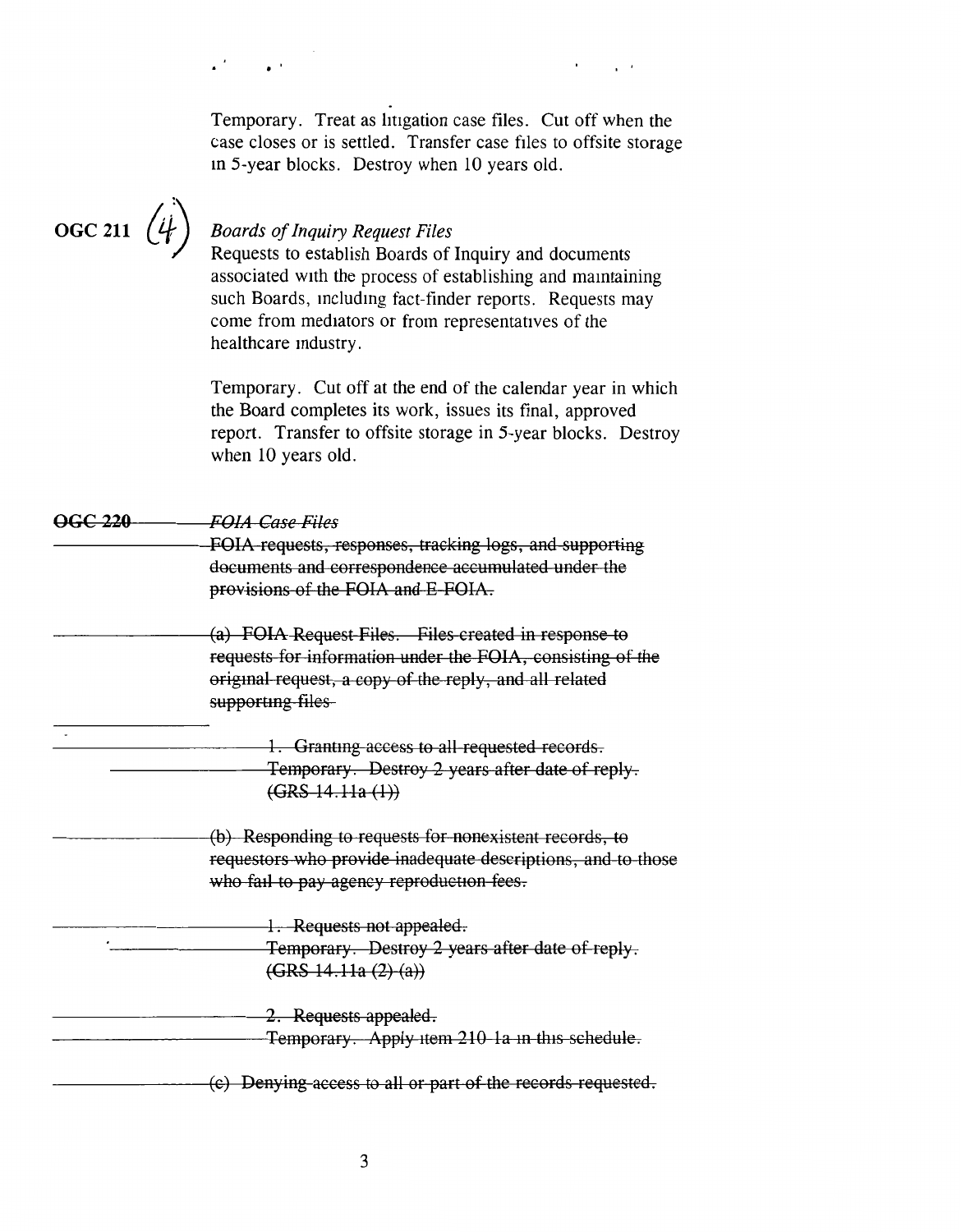|                | $\mathcal{L} = \frac{1}{2} \sum_{i=1}^{n} \frac{1}{i} \sum_{j=1}^{n} \frac{1}{j} \sum_{j=1}^{n} \frac{1}{j} \sum_{j=1}^{n} \frac{1}{j} \sum_{j=1}^{n} \frac{1}{j} \sum_{j=1}^{n} \frac{1}{j} \sum_{j=1}^{n} \frac{1}{j} \sum_{j=1}^{n} \frac{1}{j} \sum_{j=1}^{n} \frac{1}{j} \sum_{j=1}^{n} \frac{1}{j} \sum_{j=1}^{n} \frac{1}{j} \sum_{j=1}^{n} \frac{1}{j} \sum$<br>$\mathbf{r} = \mathbf{r}$ , where $\mathbf{r} = \mathbf{r}$ , $\mathbf{r} = \mathbf{r}$ |
|----------------|-----------------------------------------------------------------------------------------------------------------------------------------------------------------------------------------------------------------------------------------------------------------------------------------------------------------------------------------------------------------------------------------------------------------------------------------------------------------|
|                | 1. Request not appealed.                                                                                                                                                                                                                                                                                                                                                                                                                                        |
|                | Temporary. Destroy 6 years after date of reply.                                                                                                                                                                                                                                                                                                                                                                                                                 |
|                | (GRS 14.11a (3) (a))                                                                                                                                                                                                                                                                                                                                                                                                                                            |
|                | 2. Request appealed.                                                                                                                                                                                                                                                                                                                                                                                                                                            |
|                | Temporary. Apply item 210-1a of this schedule.                                                                                                                                                                                                                                                                                                                                                                                                                  |
| OGC 220-1      | FOIA Control Files. Files maintained for control purposes in<br>responding to requests including registers and similar records.                                                                                                                                                                                                                                                                                                                                 |
|                | (a) Registers or listing.                                                                                                                                                                                                                                                                                                                                                                                                                                       |
|                | Temporary. Destroy 6 years after date of last entry. (GRS<br>14.13a)                                                                                                                                                                                                                                                                                                                                                                                            |
|                | $(b)$ Other files.                                                                                                                                                                                                                                                                                                                                                                                                                                              |
|                | Temporary. Destroy 6 years after final action by the agency<br>of after final adjudication by courts, whichever is later (GRS<br>14.13b)                                                                                                                                                                                                                                                                                                                        |
| OGC 220-2      | FOIA Reports Files. Recurring reports and one-time                                                                                                                                                                                                                                                                                                                                                                                                              |
|                | information requirements relating to the agency                                                                                                                                                                                                                                                                                                                                                                                                                 |
|                | implementation of the Freedom of Information Act                                                                                                                                                                                                                                                                                                                                                                                                                |
|                | (EXCLUDING annual reports to the Congress at the                                                                                                                                                                                                                                                                                                                                                                                                                |
|                | department or agency level.                                                                                                                                                                                                                                                                                                                                                                                                                                     |
|                | Temporary. Destroy when 2 years old. (GRS 14. 14)                                                                                                                                                                                                                                                                                                                                                                                                               |
| OGC 220-3      | FOIA Administrative Files. Records relating to the general                                                                                                                                                                                                                                                                                                                                                                                                      |
|                | agency implementation of the FOIA, including notices,                                                                                                                                                                                                                                                                                                                                                                                                           |
|                | memoranda, routine correspondence, and related records.                                                                                                                                                                                                                                                                                                                                                                                                         |
|                | Temporary. Destroy when 2 years old. (GRS 14.15)                                                                                                                                                                                                                                                                                                                                                                                                                |
| <b>OGC 221</b> | <b>Privacy Act Requests Files</b>                                                                                                                                                                                                                                                                                                                                                                                                                               |
|                | Files created in response to requests from individuals to gain                                                                                                                                                                                                                                                                                                                                                                                                  |
|                | access to their records or to any information in the records                                                                                                                                                                                                                                                                                                                                                                                                    |
|                | pertaining to them, as provided for under 5 U.S.C.                                                                                                                                                                                                                                                                                                                                                                                                              |
|                | 552(a)(d)(1). Files contain original request, copy of reply,                                                                                                                                                                                                                                                                                                                                                                                                    |
|                | and all related supporting documents.                                                                                                                                                                                                                                                                                                                                                                                                                           |

 $\label{eq:2.1} \frac{1}{2} \int_{\mathbb{R}^3} \frac{1}{\sqrt{2}} \, \frac{1}{\sqrt{2}} \, \frac{1}{\sqrt{2}} \, \frac{1}{\sqrt{2}} \, \frac{1}{\sqrt{2}} \, \frac{1}{\sqrt{2}} \, \frac{1}{\sqrt{2}} \, \frac{1}{\sqrt{2}} \, \frac{1}{\sqrt{2}} \, \frac{1}{\sqrt{2}} \, \frac{1}{\sqrt{2}} \, \frac{1}{\sqrt{2}} \, \frac{1}{\sqrt{2}} \, \frac{1}{\sqrt{2}} \, \frac{1}{\sqrt{2}} \, \frac{1}{\sqrt{2}} \,$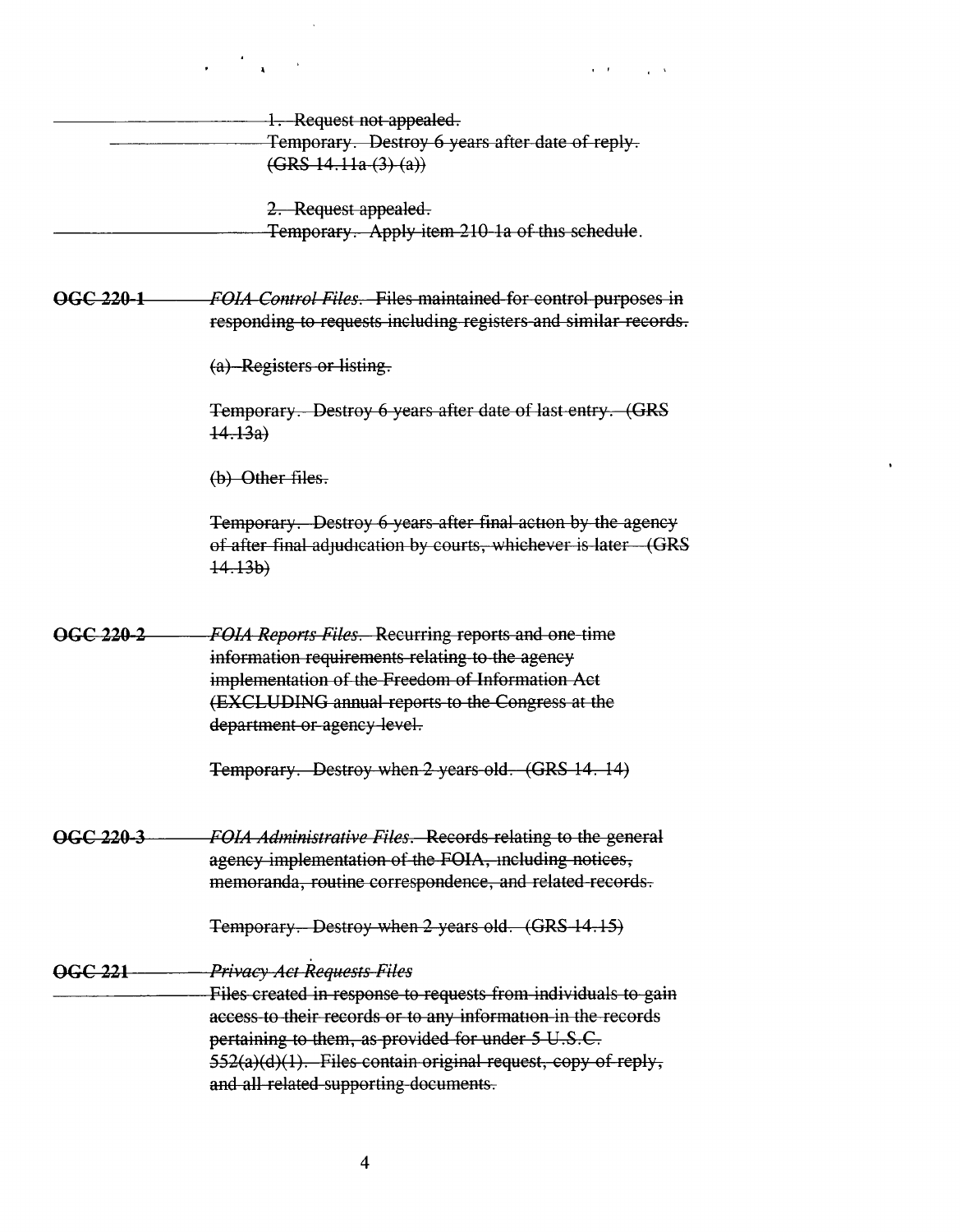(a) Correspondence and supporting documents granting access to all requested records.

1. Granting access to all the requested records. Temporary. Destroy 2 years after date of reply.  $(GRS 14.21a (1))$ 

> (b) Responses to requests for nonexistent records, to requesters who provide inadequate descriptions to support a search, and to those who fail to pay agency reproduction fees.

1. Requests not appealed. Temporary. Destroy 2 years after date of reply.  $(GRS 14.21a (2) (a))$ 

## 2. Requests appealed.

Temporary. Dispose of in accordance with the approved disposition instruction for the related subject individual's records or 3 years after final adjudication by the courts, whichever is later. (GRS 14.22e)

(e) File copy of requested records kept for reference purposes.

Temporary. Dispose of in accordance with approved agency disposition instruction for the related records or with the related Privacy Act request, whichever is later.  $(GRS-14.21b)$ 

### **OGC 221-1** Privacy Act Amendment Case Files

Files relating to an individual's request to amend a record pertaining to that individual as provided for under 5 U.S.C 552a (d) (2); to the individual' request for a review of the an agency's refusal of the individual's request a amend a record as provided for under  $5 \text{ U.S.C. } 552a$  (d) (3); and to any civil action brought by the individual against the refusing agency as provided under  $5 \text{ U.S.C. } 552a \text{ (g)}$ .

(a) Requests to amend agreed to by the agency, including individual's requests to amend and/or review-refusal to amend, copies of agency's replies, and related materials.

> Temporary. Dispose of in accordance with the approved disposition schedule for the related subject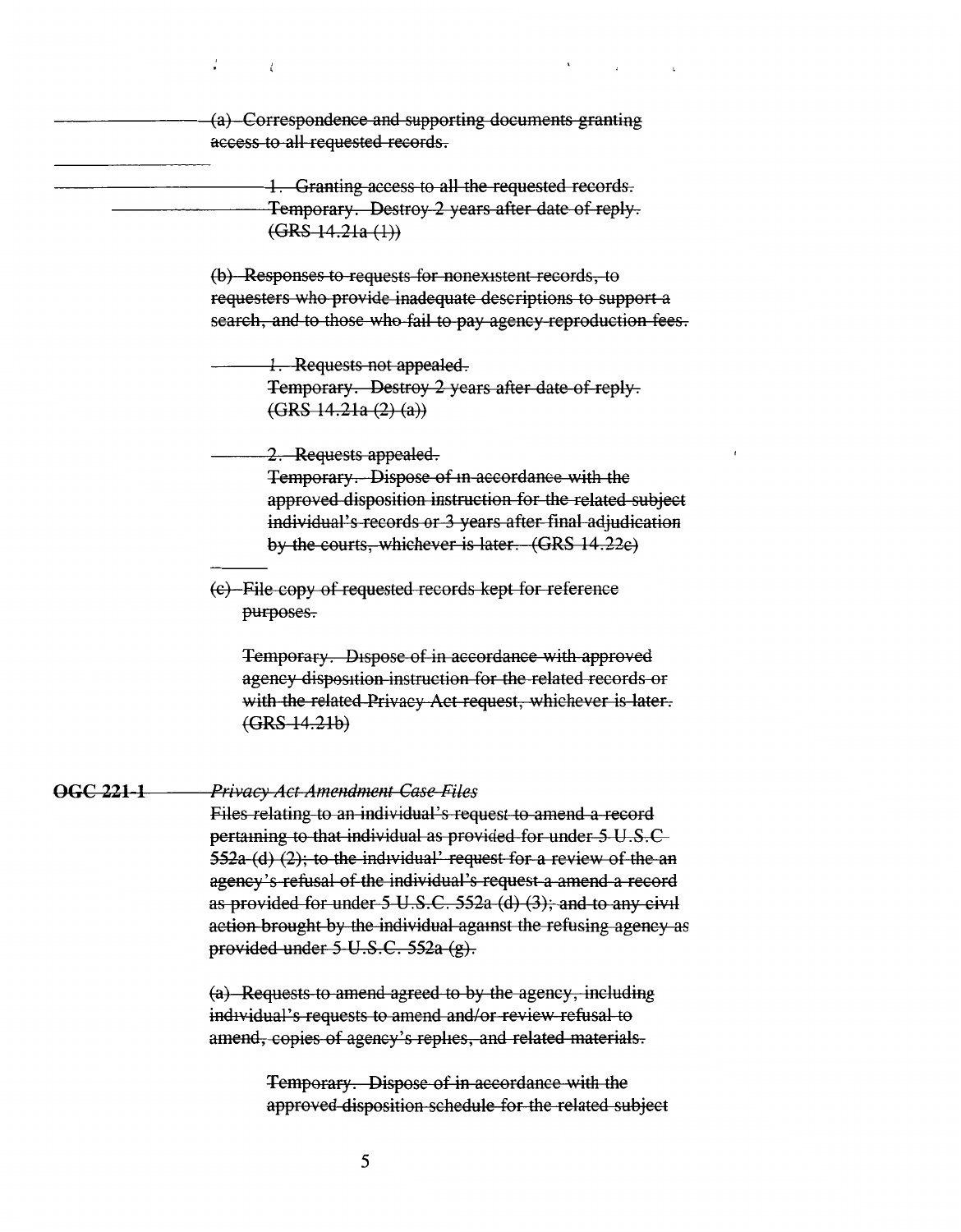md1vidual's record, or 4 years after agency's agreement to amend, whichever 1s later. (GRS  $(14.22a)$ 

 $\ddot{\phantom{a}}$ 

 $\epsilon_i$ 

(b) Requests to amend refused by the agency. Includes individual's requests to amend and to review refusal to amend, copies of agency's replies, statement of disagreement, agency justification for refusal to amend a record, and related materials.

> Temporary. Dispose of in accordance with the approved disposition instructions for the related subject individual's record, 4 years after final determination by agency, or 3 years after final adjudication by courts, whichever is later. **(GRS**  $14.22b)$

(c) Appealed requests to amend, including all files created in response to appeals under the Privacy Act for refusal by any agency to amend a record.

> Temporary. Dispose of in accordance with the approved disposition instructions for related subject individual's record or 3 years after final adjudication by the courts, whichever 1s later. (GRS 14 .22c)

#### **occ 221 2 Privacy Act Accounting of Disclosures Files**

Files mamtained in the Office of the General Counsel under the provisions of 5 U.S.C. 552a(c) for an accurate accounting of the date, nature, and purpose of each disclosure of a record to an individual, or to another agency, mcluding forms for showing the subject mdividual's name; requester's name and address; purpose and date of disclosure; and proof of subject individual's consent when apphcable.

> Temporary. Dispose of in accordance with the approved disposition instructions for the related subject individual's records, or 5 years after the disclosure for which the accountability was made, whichever is later. **(GRS** 14 .23)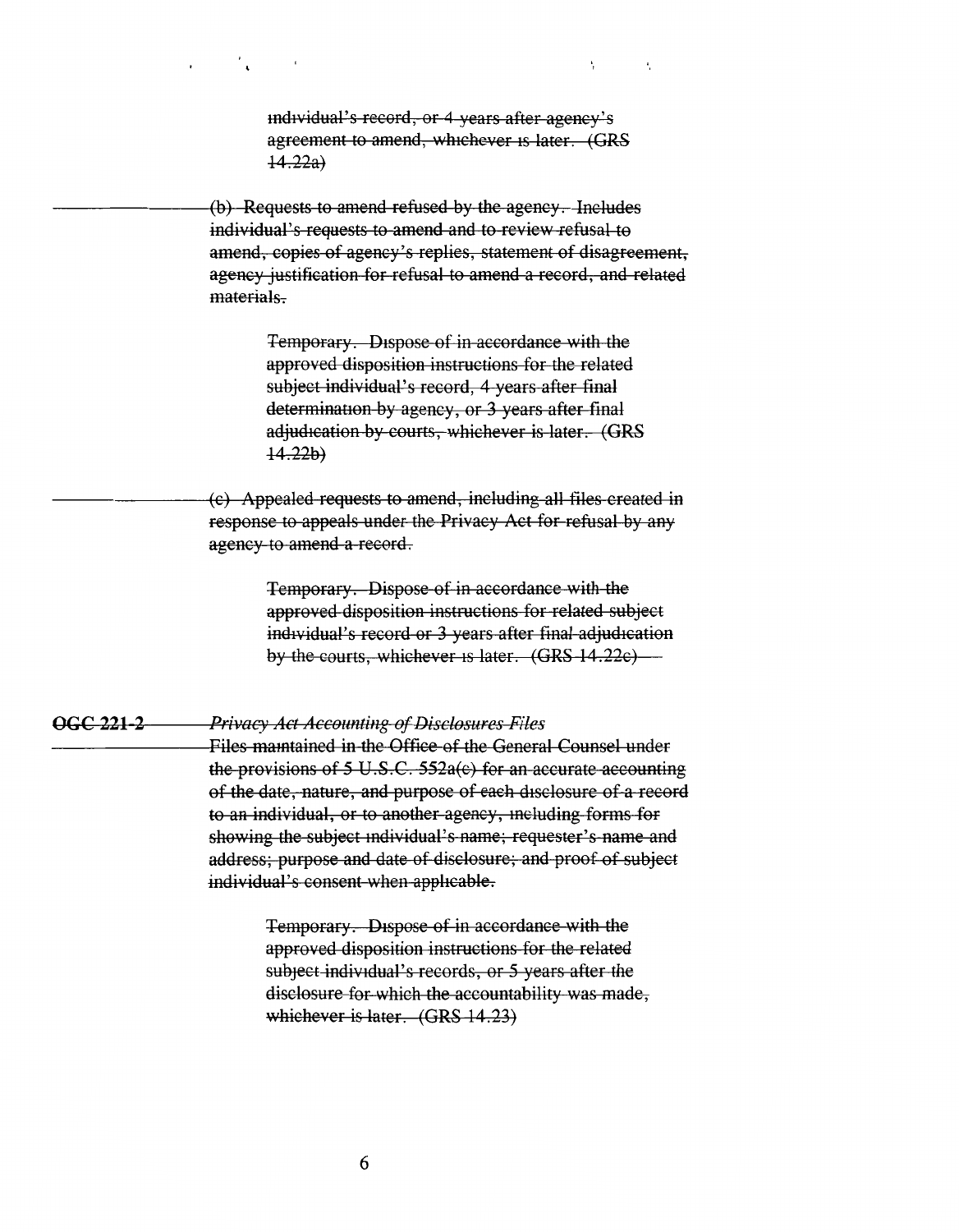| OGC 221-3            | Privacy Act-Control Files                                                                                                                                                                                                   |
|----------------------|-----------------------------------------------------------------------------------------------------------------------------------------------------------------------------------------------------------------------------|
|                      | Files maintained for control purposes in responding to<br>requests, including registers and similar records listing date,<br>nature of request, and name and address of requester.                                          |
|                      | (a) Registers or listings                                                                                                                                                                                                   |
|                      | Temporary. Destroy 5 years after date of last entry.<br>(GRS 14.24(a))                                                                                                                                                      |
|                      | (b) $-\theta$ ther files.                                                                                                                                                                                                   |
|                      | Temporary. Destroy 5 years after final action by the<br>agency or final adjudication by the courts, whichever is<br>earlier. (GRS 14.24(b))                                                                                 |
| OGC 221-4            | Privacy Act Reports Files                                                                                                                                                                                                   |
|                      | Recurring reports and one-time information-requirements<br>relating to agency implementation, including biennial reports<br>to the Office of Management and Budget (OMB), and the<br>Report and New Systems and all levels. |
|                      | Temporary. Destroy when 2 years old. (GRS 14.25)                                                                                                                                                                            |
| OGC 221-5            | Privacy Act General Administrative Files<br>Records relating to the general FMCS implementation of the<br>Privacy Act, including notices, memoranda, routine<br>correspondence, and related records.                        |
|                      | Temporary. Destroy when 2 years old. (GRS 14.26)                                                                                                                                                                            |
| $\int 66C$ 226 $(5)$ | <b>Congressional Inquiry Files</b><br>Case files created to support, respond to, and track<br>Congressional requests for information. Include inquiries,<br>responses, copies of records or submitted reports, and other    |

associated records.

 $\mathbf{r}$ 

 $\overline{\mathbf{A}}$ 

Temporary. Cut off at the end of the fiscal year the response to the inquiry is complete and submitted. Transfer to offsite storage in 5-year blocks. Destroy when 10 years old.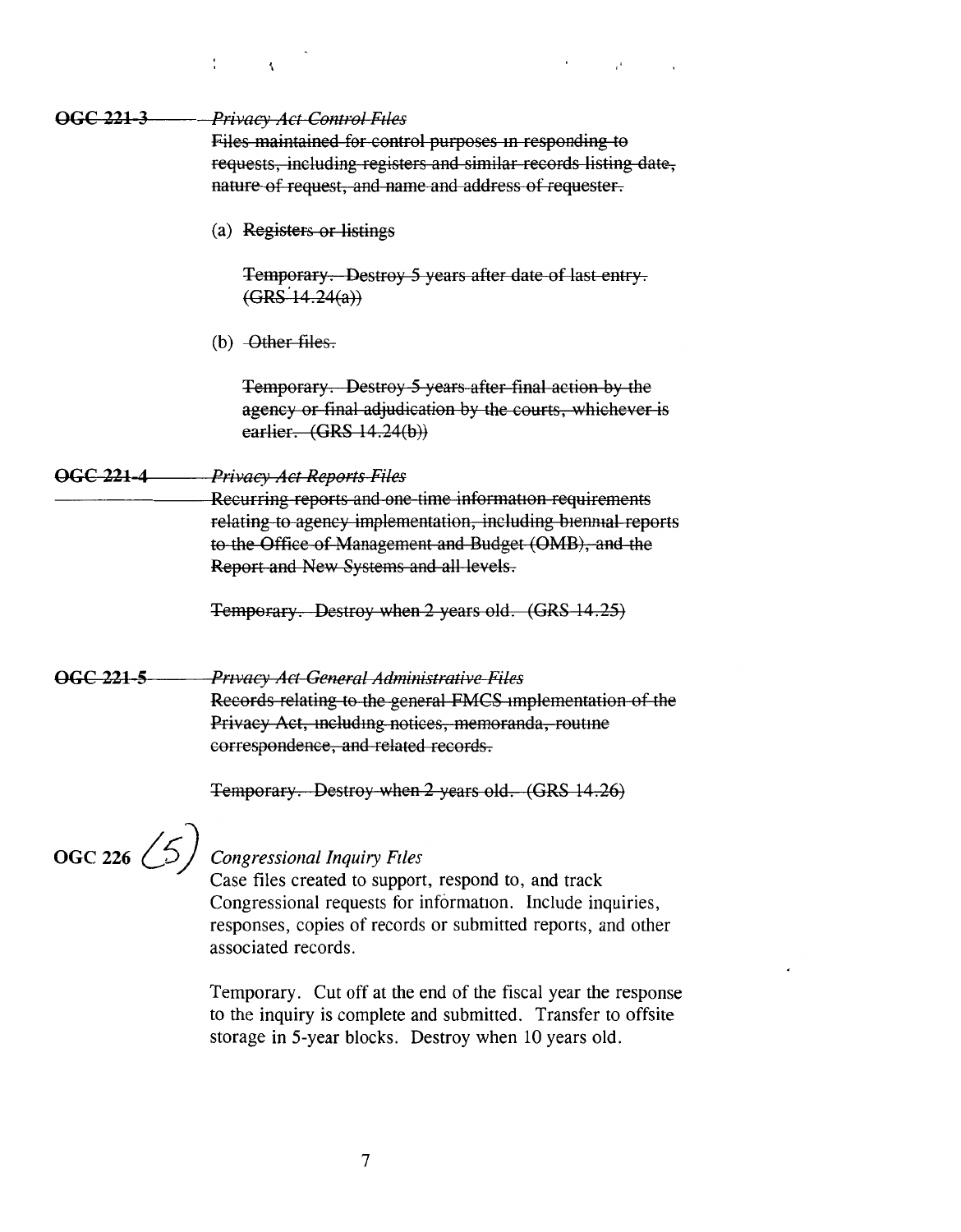**occ <sup>227</sup>**

## *Ethics Program Implementation, Interpretation, Counseling, and Dewlopment Files*

Records relating to the development, review, implementation, and interpretation of proposed of established executive branch standards of ethical conduct and other ethics regulations, conflict of interest and other ethics related statutes and Executive Orders, and any agency supplement standards of ethical conduct and other agency ethics related regulations and directives, including

- Records documenting the review of proposed or established ethics related statutes and regulations by ethics program officials, including copies of proposed legislation, comments, and all related records.
- Determinations, including advice and counseling to individual employees, and supporting records
- Records relating to requests under agency supplemental standards of ethical conduct for prior approval of outside employment and activities.
- Records such as determinations regardmg attendance at widely attended gatherings which appropriate agency ethics officials determine are related to the routme, non precedential application of settled legal standards to common factual situations and are not interpretations of the conflict of interest statutes, 18 U.S.C. 202 209, and other ethics statutes the violation of which may result in criminal penalties or civil fines.

Temporary. Destroy when 3 years old or when superseded or obsolete, whichever is later. (GRS  $25.1a)$ 

(b) All other records.

Temporary. Destroy when 6 years old or when superseded or obsolete, whichever is later. (GRS  $25.1<sub>b</sub>$ 

**OGC 227 1**  *Referrals and Notifications of Violations of Cnminal Conflict of Interest Statutes and Other Potentu1l Violations F1les*  Referrals made to Inspectors General or the Department of Justice and notifications to OGE concerning ethics violations or suspected violations. This item also covers related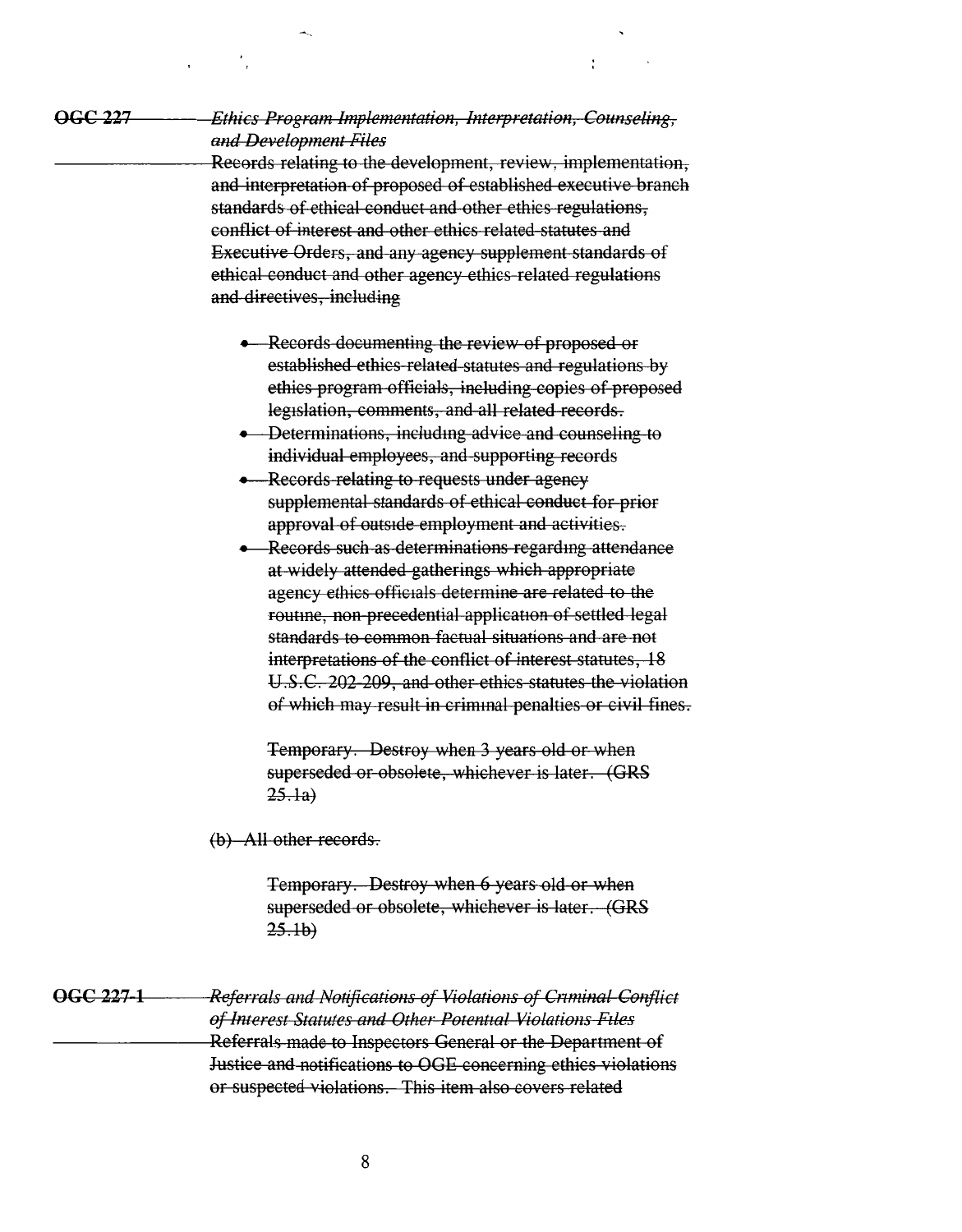|                      | background materials, including copies of disciplinary and<br>corrective actions and dispositions documents such as<br>declinations of prosecution.                                                                                                                                                                                           |
|----------------------|-----------------------------------------------------------------------------------------------------------------------------------------------------------------------------------------------------------------------------------------------------------------------------------------------------------------------------------------------|
|                      | <b>Temporary.</b> Destroy when 6 years old. (GRS 25.4)                                                                                                                                                                                                                                                                                        |
| OGC 227-2            | <b>Ethics Program Employee Training and Education Files</b>                                                                                                                                                                                                                                                                                   |
|                      | (a) Records relating to the administration of new employee<br>ethics orientation, annual, and other types of ethics training<br>and education. Records include, but are not limited to,<br>annual plans, schedules of classes, rosters of employees<br>required to attend, verification of training completion and<br>other related records.  |
|                      | Temporary. Destroy when 6 years old. (GRS 25.8a)                                                                                                                                                                                                                                                                                              |
|                      | (b) Record copy of materials used in providing new<br>employee ethics orientation, annual, and other types of ethics<br>training and education. Records include, but are not limited<br>to, annual plans, schedules of classes, rosters of employees<br>required to attend, verification of training completion and<br>other related records. |
|                      | Temporary. Destroy when 6 years old or when superseded<br>or-obsolete, whichever is later. (GRS 25.8b)                                                                                                                                                                                                                                        |
| <del>OGC 227-3</del> | <b>Ethics Program Review Files</b><br>Reports, correspondence, and other records relating to OGE<br>reviews of agency compliance with executive branch ethics<br>laws and regulations in such areas as financial disclosure,<br>education and training, and advice and counseling.                                                            |
|                      | (a) OGE program review reports, agency 60-day response<br>letters, and other follow-up records sent to OGE on the<br>resolution of program deficiencies.                                                                                                                                                                                      |
|                      | Temporary. Destroy when 6 years old. (GRS 25.6a)                                                                                                                                                                                                                                                                                              |
|                      | (b) All other records produced during OGE program<br>reviews, including notes and background materials.                                                                                                                                                                                                                                       |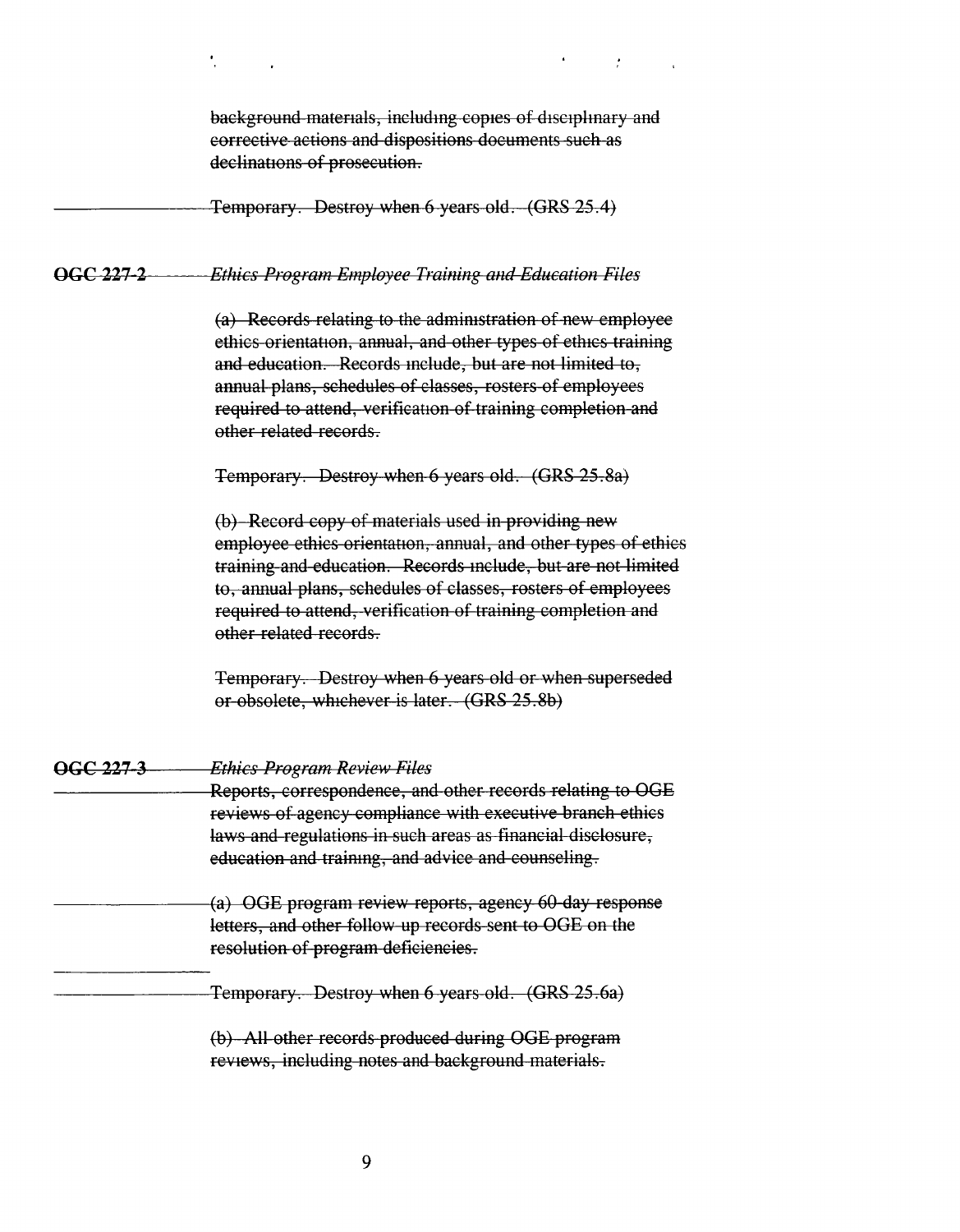**OGC 227 4**  Temporary. Destroy 1 year after the date of the OGE program review report, or if there are recommendations, 1 year after they are closed. (GRS 25.6b) *Financial Disclosure Reporting Files*  Financial disclosure reports submitted by individuals as required or authorized under the Ethics in Government Act of 1978 (Pub L. 97 52), as amended, and related records, including records of late filing for payments or requests for public reporting waivers of late filmg fees and responses; comment sheets by report reviewers and filer responses, filmg extensions requests and determinations; and copies of applications for public release of financial disclosure report. (a) Executive Branch personnel Public Financial Disclosure Reports (SF 278) and related records. 1. SF 278 reports for individuals filing in accordance with section 101(b) or (c) of the Act and not subsequently confirmed by the U.S. Senate or elected. Temporary. Destroy 1 year after nominee or candidate ceases to be under consideration for the position, EXCEPT that documents needed in an ongoing investigation will be retained until no longer needed in the investigation.  $(GRS 25.2a(1))$ 2. All other SF 278s. Temporary. Destroy when 6 years old EXCEPT that documents needed in an ongoing investigation will be retained until no longer needed in the investigation. (GRS 25.2a2) (b) Executive Branch Confidential Financial Disclosure Reports (OGE Form 450 and Confidential Certificate of No New Interests (OGE optional Form 450-A) and related records. (1) OGE Form 450 A. for individuals not subsequently confirmed by the U. S. Senate. Temporary. Destroy 1 year after nominee ceases to be under consideration for the position, EXCEPT that documents needed for an ongoing investigation will be

 $\mathbf{r}$ 

 $\cdot$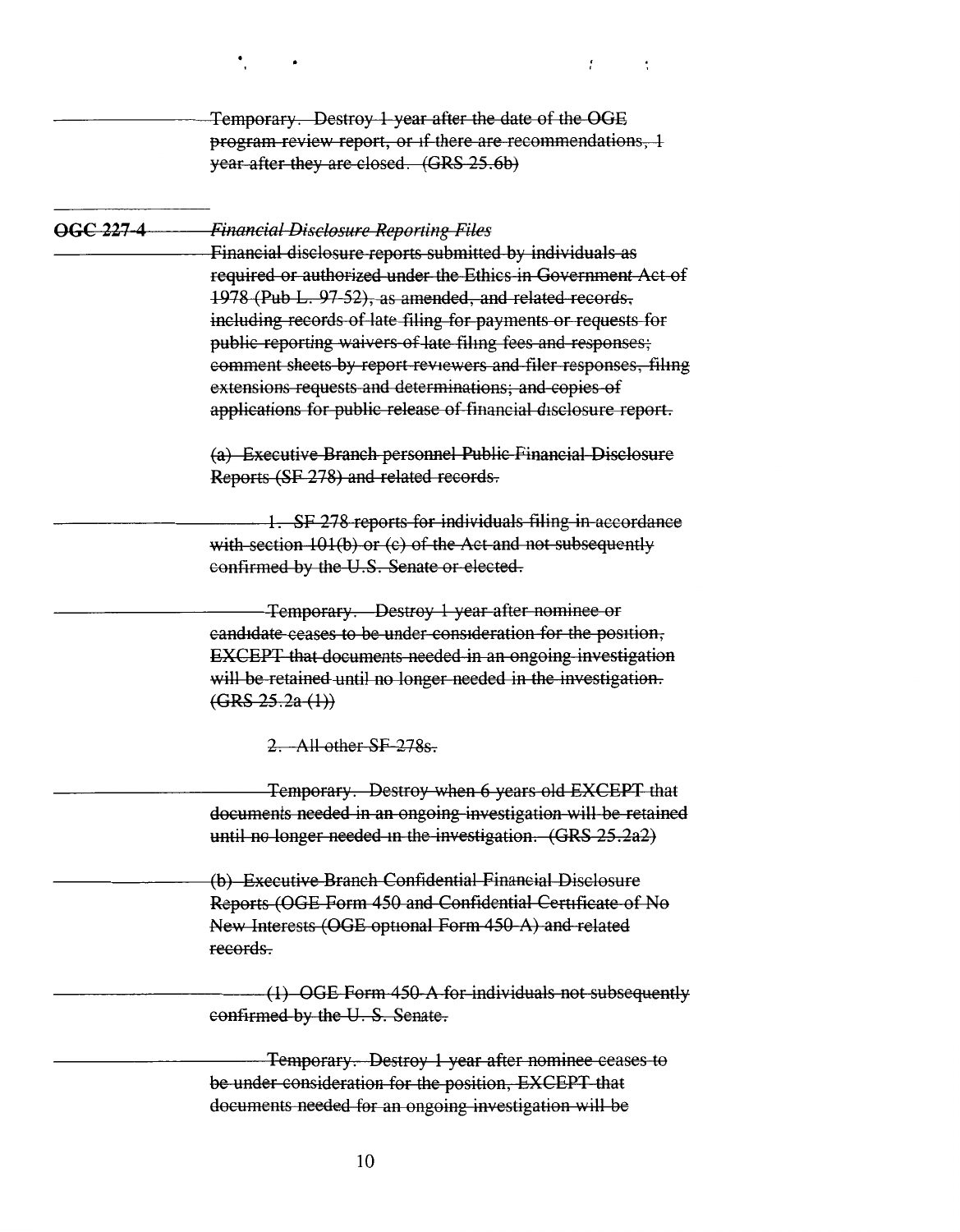retained until no longer needed for the mvestigation. (GRS  $25.2b(1)$ 

(2) All other OGE Form 450s and OGE Optional Form 450 As.

Temporary - Destroy when 6 years old EXCEPT that documents needed in an ongoing investigation will be retained until no longer needed for the investigation. **(GRS** 25.2(b))

(c) Alternative or additional financial disclosure records not subsequently confirmed by the U-S. Senate.

( 1) Reports for mdividuals not subsequently confirmed by the Senate.

Temporary. Destroy 1 year after nominee ceases to be under consideration for the position, EXCEPT that documents needed in an ongoing investigation will be retained until no longer needed for the investigation. (GRS 25.2c (1))

(2) All other alternative or additional financial disclosure reports.

Temporary. Destroy when 6 years old EXCEPT that documents needed in an ongoing mvestigation will be retained until no longer needed in the investigation.  $(GRS 25.2c(2))$ 

### **OGC 227 5**  *Ethics Agreements Records*

 $\epsilon$ .

Records documenting the review and issuance of ethics agreements used to remedy the appearance of potential or actual financial conflicts of mterest, mcluding

- Records relating to the review and issuance of recluses (disqualifications), resignations, reassignments, and divestitures.
- Records relating to determmations, authorizations, and waivers under 5 CFR 2635.502 and 2635.503.
- Records relating to the review and issuance of waivers of disqualification under 18 U.S.C. 208(b) (1) and (b)  $(3)$ .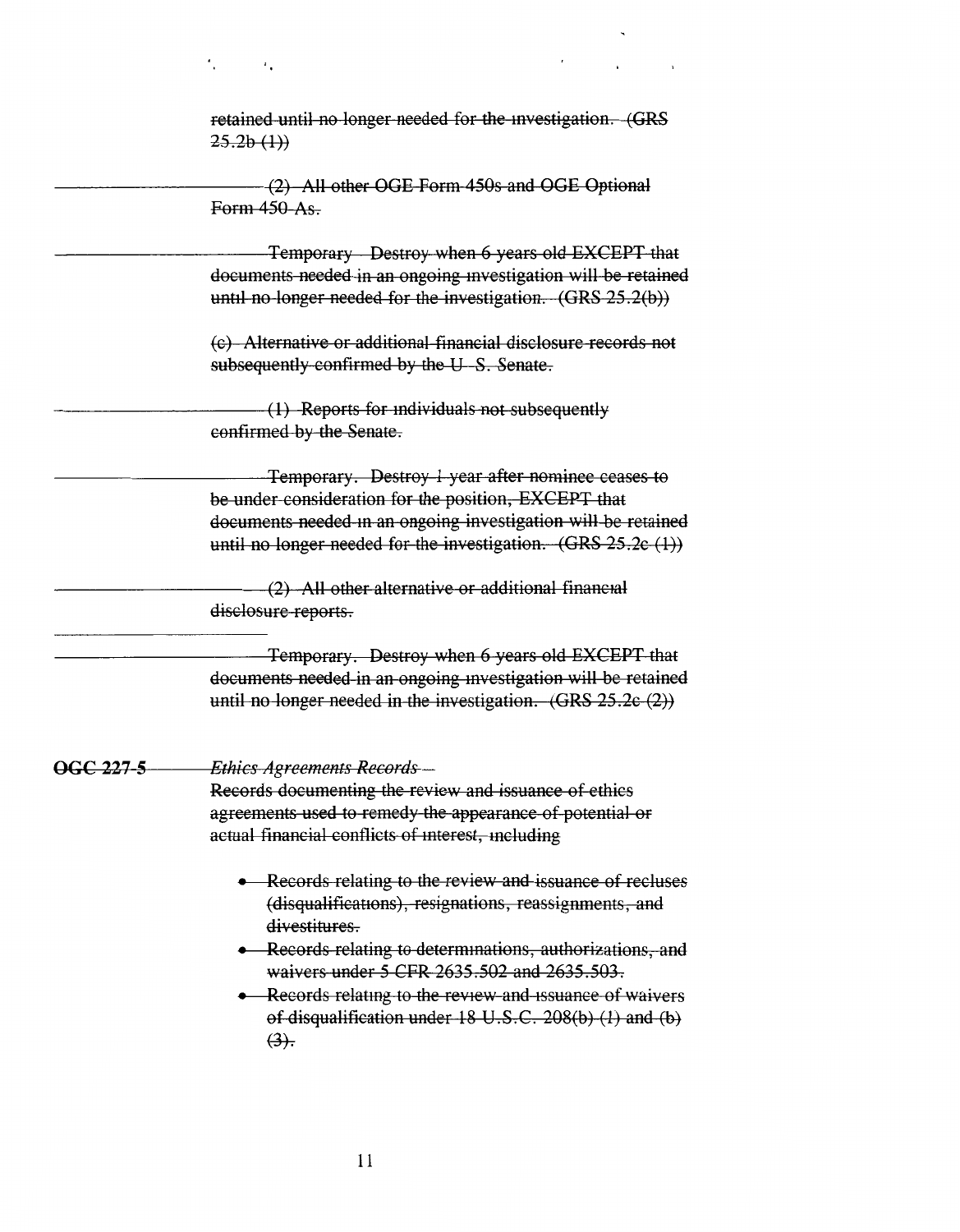|                | Temporary. Destroy 6 years after the waiver or other agreed-<br>upon determination or action has been issued or undertaken or<br>is no longer in effect, whichever is later. (GRS 25.3)                                                                                                                                                                     |
|----------------|-------------------------------------------------------------------------------------------------------------------------------------------------------------------------------------------------------------------------------------------------------------------------------------------------------------------------------------------------------------|
| OGC 227-6      | <b>Annual Agency Ethics Program Questionnaire Files</b><br>(a) Questionnaire completed by ethics officials on an annual<br>basis in compliance with Section $402(c)(1)$ of the Ethics in<br>Government Act of 1978, as amended, and associated                                                                                                              |
|                | records.<br>Temporary. Destroy 3 years after submission. (GRS 25.7a)                                                                                                                                                                                                                                                                                        |
|                | (b) All other records related to responses to annual agency<br>ethics program questionnaires.                                                                                                                                                                                                                                                               |
|                | Temporary. Destroy 1 year after submission of associated<br>annual agency ethics program questionnaire. (GRS 25.7b)                                                                                                                                                                                                                                         |
| OGC 227-7      | Ethics-Program-Procedure-Files<br>Procedures and related supporting records on the<br>administration of ethics programs including, but not limited<br>to, public and confidential financial disclosure reports<br>systems; outside employment and activities approval systems;<br>and referrals of violations of criminal conflict of interest<br>statutes. |
|                | Temporary. Destroy when 6 years old or when superseded or<br>obsolete, whichever is later. (GRS 25.9)                                                                                                                                                                                                                                                       |
| <b>OGC 230</b> | <b>OMB and GSA Reports and Supporting Documents</b><br>Reports and supporting documents prepared for submittal to<br>OMB and GSA in response to the FAIR Act, FMPA, and<br>other regulatory or statutory requirements.                                                                                                                                      |
|                | Temporary. Cut off at the end of the fiscal year the reports<br>are submitted or published in the Federal Register. Destroy<br>6-10 years after cutoff. (GRS 3, Item 18).                                                                                                                                                                                   |
| <b>OGC 240</b> | <b>Electronic Mail and Word Processing Copies</b><br>Electronic copies of records that are created on electronic<br>mail and word processing systems and used solely to generate<br>a-recordkeeping copy of the records covered by the other                                                                                                                |

٠.

 $\ddot{\phantom{a}}$ 

 $\ddot{\phantom{a}}$